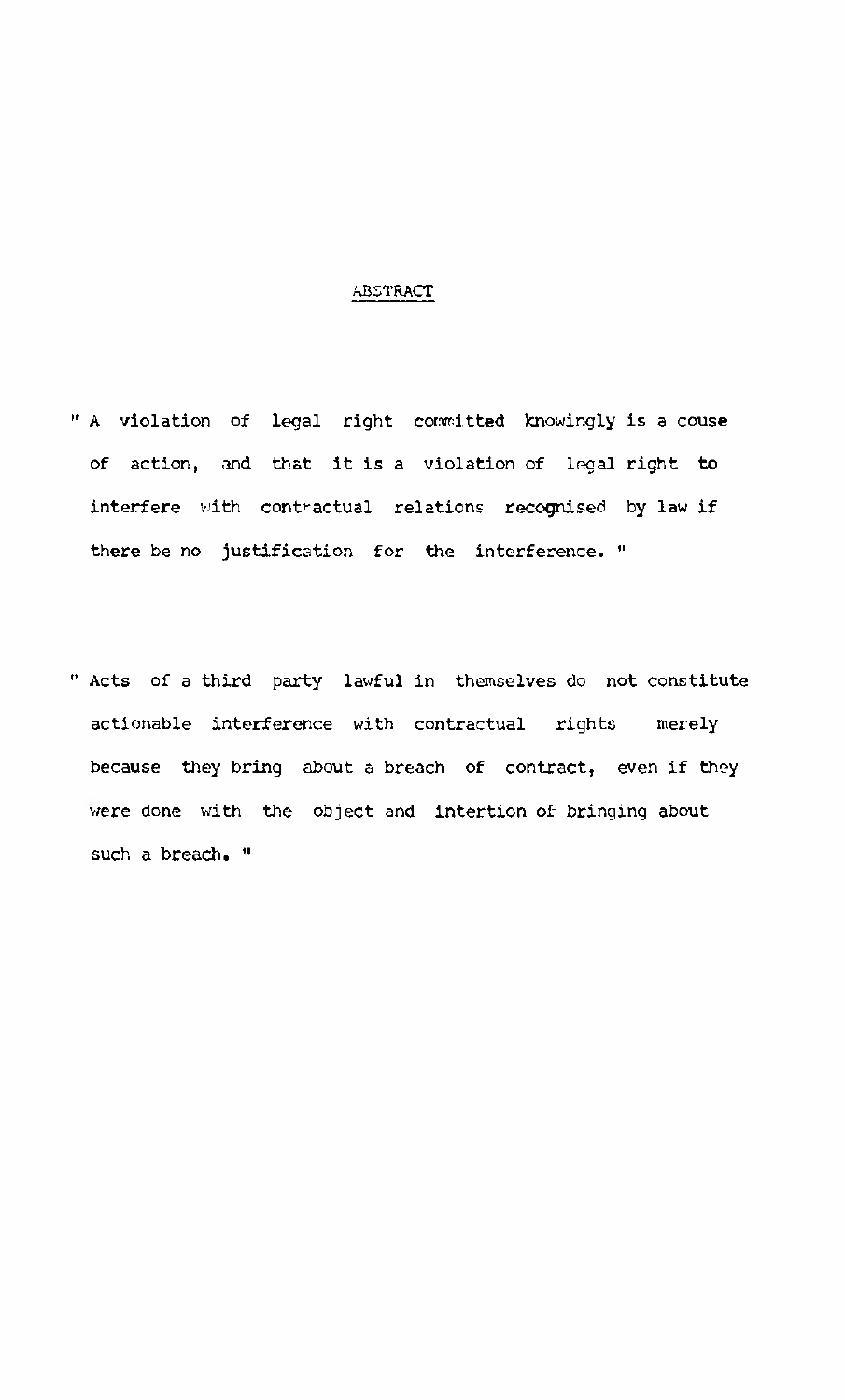## CONTENTS

| Preface                                   |                  |                                  |         |
|-------------------------------------------|------------------|----------------------------------|---------|
| Acknowledgement                           |                  |                                  |         |
| Table of cases                            |                  |                                  |         |
| Table of statutes                         |                  |                                  |         |
| Introduction                              |                  |                                  |         |
| Chapter 1                                 |                  |                                  |         |
| 1. Historical Development. .              |                  |                                  | . 1     |
| Chapter II                                |                  |                                  |         |
| 1. Acts constituting "Interference".      |                  |                                  | . 13    |
|                                           | $\sim$           |                                  |         |
| 1.1 Direct Persuasion                     | $\sim$ 100 $\mu$ |                                  | .14     |
| 1.2 Harbouring and Enticement. 17         |                  |                                  |         |
| 1.3 Indirect Interference                 | $\sim$           |                                  |         |
| 2. Mental Element<br>c.                   |                  |                                  | . 20    |
| Chapter III                               |                  |                                  |         |
| 1. Application of the Tort to Trade Union |                  |                                  |         |
| 1.1 The law in United Kingdom             |                  |                                  | .24     |
| 1.2 Strike Notice<br>$\cdot$              | $\bullet$        |                                  | .26     |
| 2. The law in Malaysia                    |                  |                                  |         |
| 2.1 Section 21, Trade Unions Act 1959.    |                  |                                  | .29     |
| 2.2 Exceptions<br>$\bullet$ $\bullet$     |                  |                                  | .31     |
| a) in contemplation or furtherance        |                  | $\bullet$ . The set of $\bullet$ |         |
|                                           |                  |                                  |         |
| of a trade dispute                        |                  |                                  | .31     |
| b) limited to breach of contract of       |                  |                                  |         |
| employment or interference with           |                  |                                  |         |
| trade, business or employment.            |                  |                                  | . 36    |
| c) limited to those who induce .          |                  | $\ddot{\phantom{0}}$             | 8, 39   |
| Chapter IV                                |                  |                                  |         |
| 1. Conclusion<br>$\bullet$                |                  | $\bullet$ $\bullet$ $\bullet$    | 44<br>۰ |

page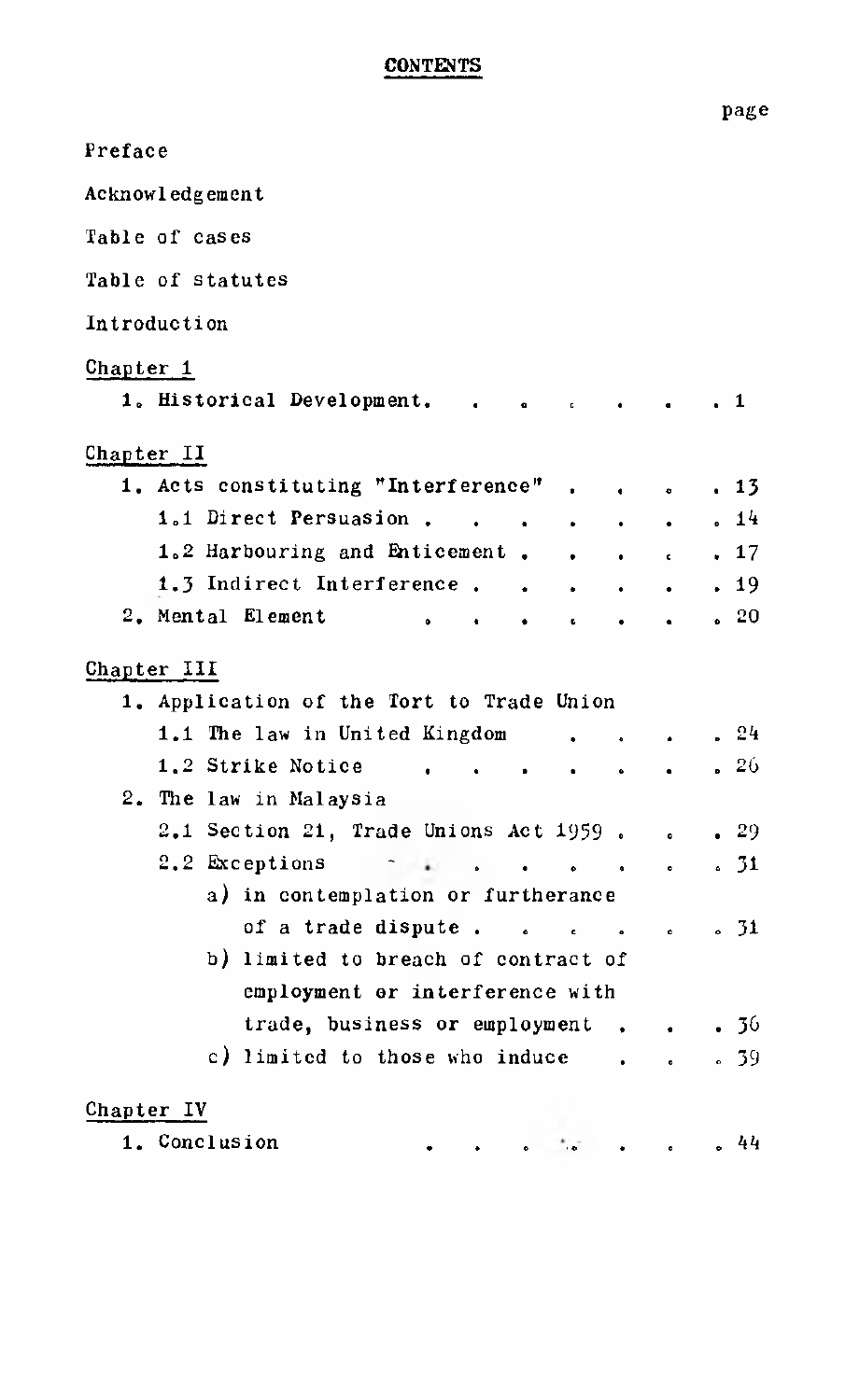## INTRODUCTION

With the rapid development of the industrial law, it becomes increasingly necessary for the workers, employers and for respective unions to be afforded the long due recognition and freedom in carrying out their activities. Raja Azlan Shah F.J (as he then was), in delivering the judgement of the Federal Court in Non-Metallic Mineral Products Manufacturing Employees Union & Ors v. South East Asia Fire Bricks Sdn  $Bh^{1}$  stated that "...workers' organisations cannot exist if workers are not free to join them, to work for them and to remain in them. This is a fundamental right which is enshrined in our Constitution and which expresses the aspirations of the workmen".

Any lack of recognition will result in strained relationship between the employer and his employees, which will consequently affect national productivity and economy.

However, whatever recognition and freedom which is due must be balanced with the interest of the industry concerned. Unrestrained recognition of the freedom to carry out trade union activities may cause more harm than good. These activities might come in the form of pickets, go-slow, work-to-rule and the most common of all, strikes, all of which are otherwise known as industrial actions.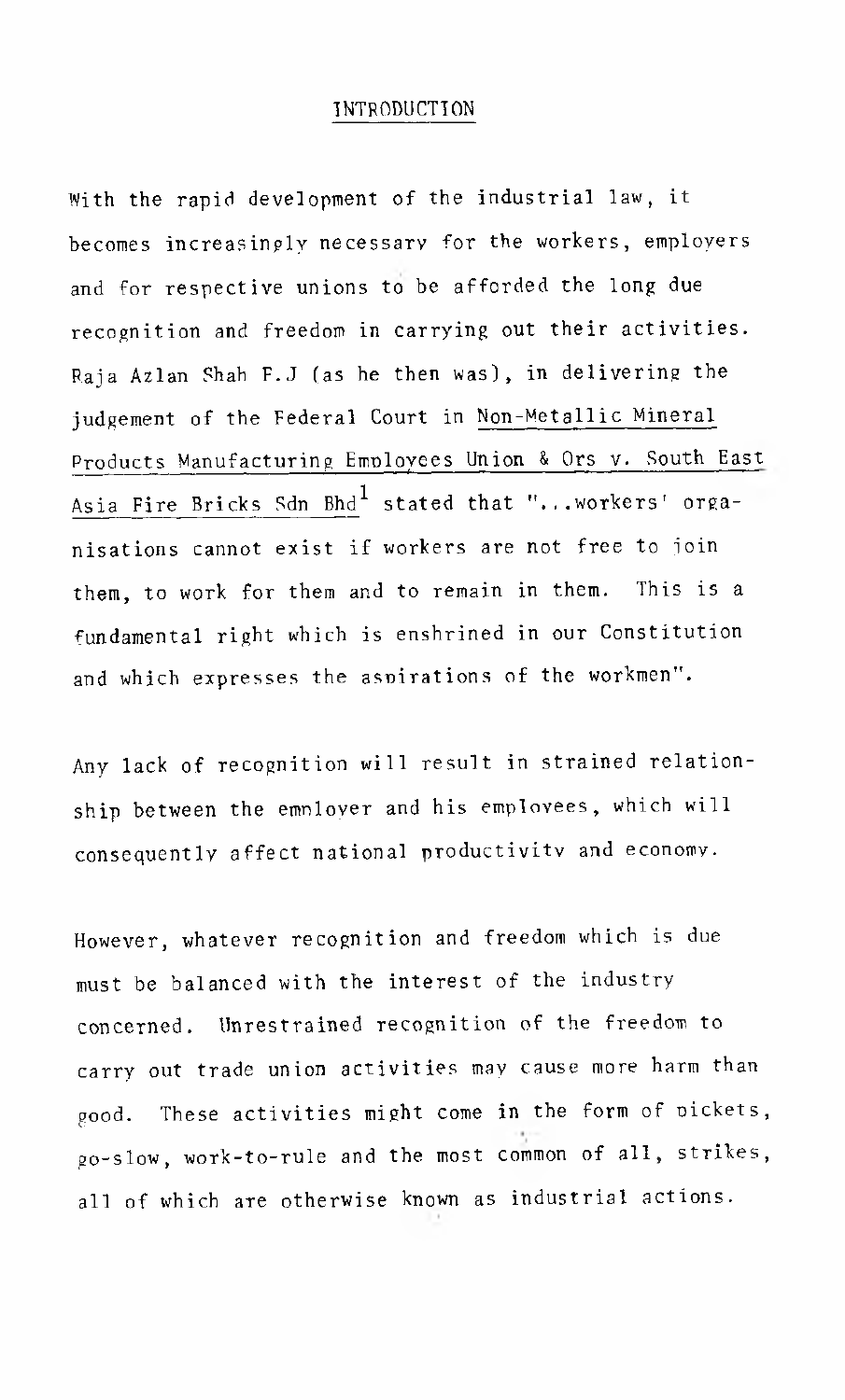But in whatever form these industrial actions come, it sometime entails the Union encouraging or soliciting absence from work which results in the breach of contract of either employment or service. Such actions have been aptly termed by the Courts as interference with contracts. Liability for such interference depends on whether it was lawful or unlawful.

Time and again trade unions have been accused of unlawfully interfering with the business of the. industry. The question remains as to what acts amount to unlawful interference? It is the object of this research paper to answer this question and also to trace the history and development of the tort of interference.

Chapter I deals explicitly with the historical origin of this branch of the law of Tort. It traces the Tort back to as early as 1853 in Lumley v. Gye $^2$  where the law was scrutinised in the House of Lords in Allen v. Flood<sup>3</sup> in 1898. The long due affirmation however came in 1901 in Quinn v. Leathem.<sup>4</sup>

Chapter II list down all the acts that amount to interference. It is somewhat important to note that liability is only attached to unlawful interference. As in